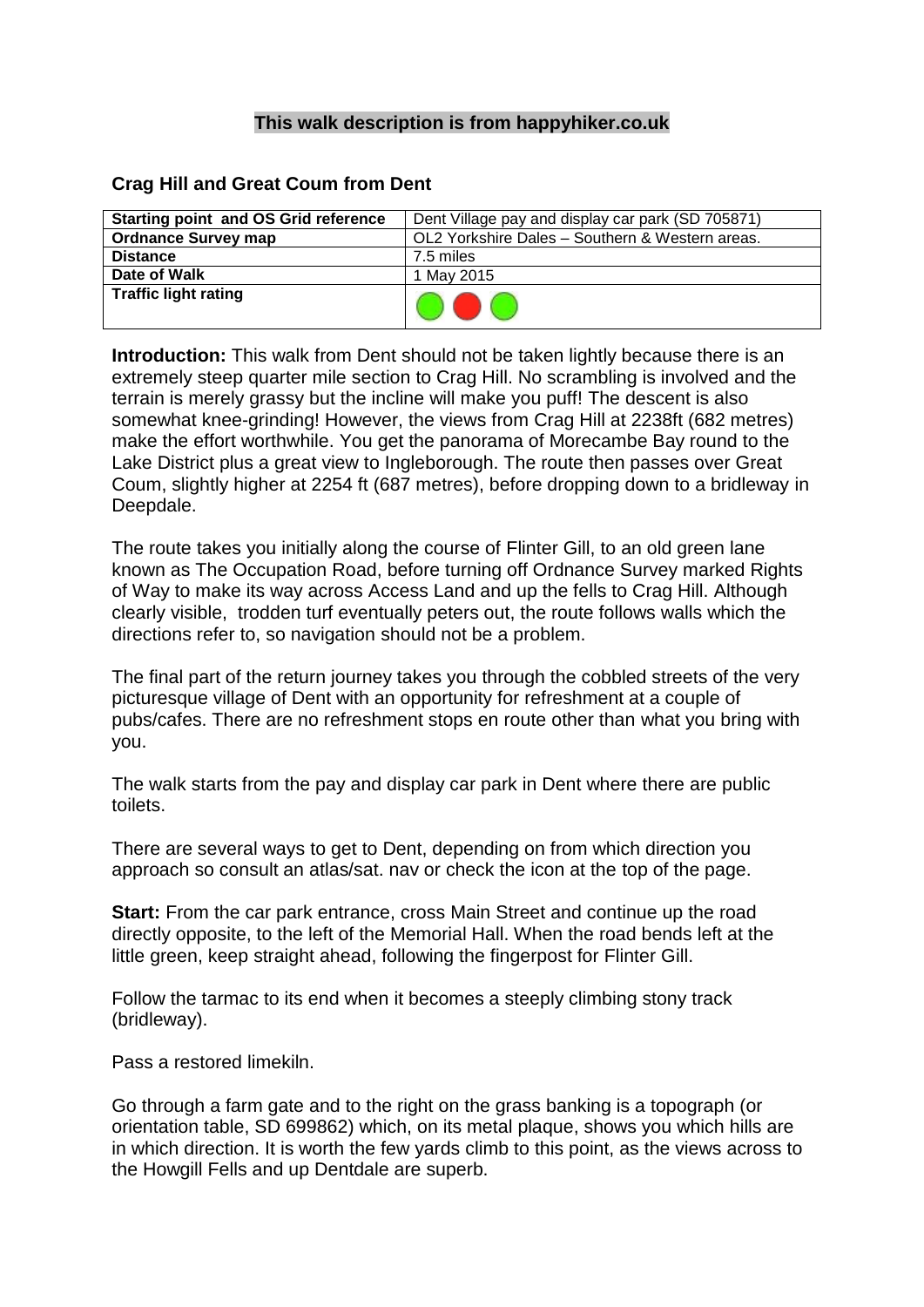After going through another gate where there is a bench, at a 'T' junction of tracks (SD 698859) turn right following the public bridleway fingerpost for "Keldishaw 1½ miles". This track is The Occupation Road, an old "green road" dating back to the Enclosure Acts of the 1850s , which connected Barbondale and Kingsdale, so that landowners could access their newly enclosed lands.

Follow the track for a quarter of a mile and through one more gate, then turn left on to another lesser status walled track.

This track leads to more open pasture. Keep following the wall on the right. This wall gradually curves left and as you get to the steeper section, the track itself becomes more and more faint. Continue to follow the wall up the hill to the ridge. This is the very steep section which earns the walk its "red traffic light"!

At the corner of the wall you have followed and the wall along the ridge is a stone stile (SD 694835). Cross this then immediately cross a wooden stile and turn left to the trig. point on Crag Hill (SD 692833). There are excellent views over Morecambe Bay, to the Lake District and to Ingleborough.

From the trig. point (SD 692833), retrace your steps to the wooden stile, cross it and turn left along the ridge. There are one or two projecting "through" stones in the wall here where you can perch for a picnic out of the prevailing wind. Follow the wall on your left along the ridge until it meets another. Cross the stone step stile on the left then turn right (ignoring the second, gated stile), to follow the other side of the ridge wall.

You might have to weave around a little for the best route but basically follow the wall down the hill into Deepdale, until you meet another wall, topped with barbed wire (SD 709833)! Over the wall you will see a walled track which you need to join. Turn left to follow the wall along until you reach a gate enabling you to join the track.

At a four way fingerpost, the main track turns left but you continue straight on, over a wooden stile, down another track, following the fingerpost for "Nun House" and "Outrake 1 Mile" (SD 711846).

Look out for a barn in the field to the left and yards after passing it, look out for ladder stile on the left with a yellow public footpath arrow (SD 717852). Cross the stile and pass the barn to another gate with a white direction arrow.

Bear right to drop down in front of the ruined farmhouse and to the right hand side of another barn. Cross the field and over a small stream (which may be dry) then pass to the left of a small copse of trees, through which the stream flows. The continuation of the route is then clear below.

Cross the stream and the path then curves left to a ladder stile. Cross this then go over the gated stile ahead.